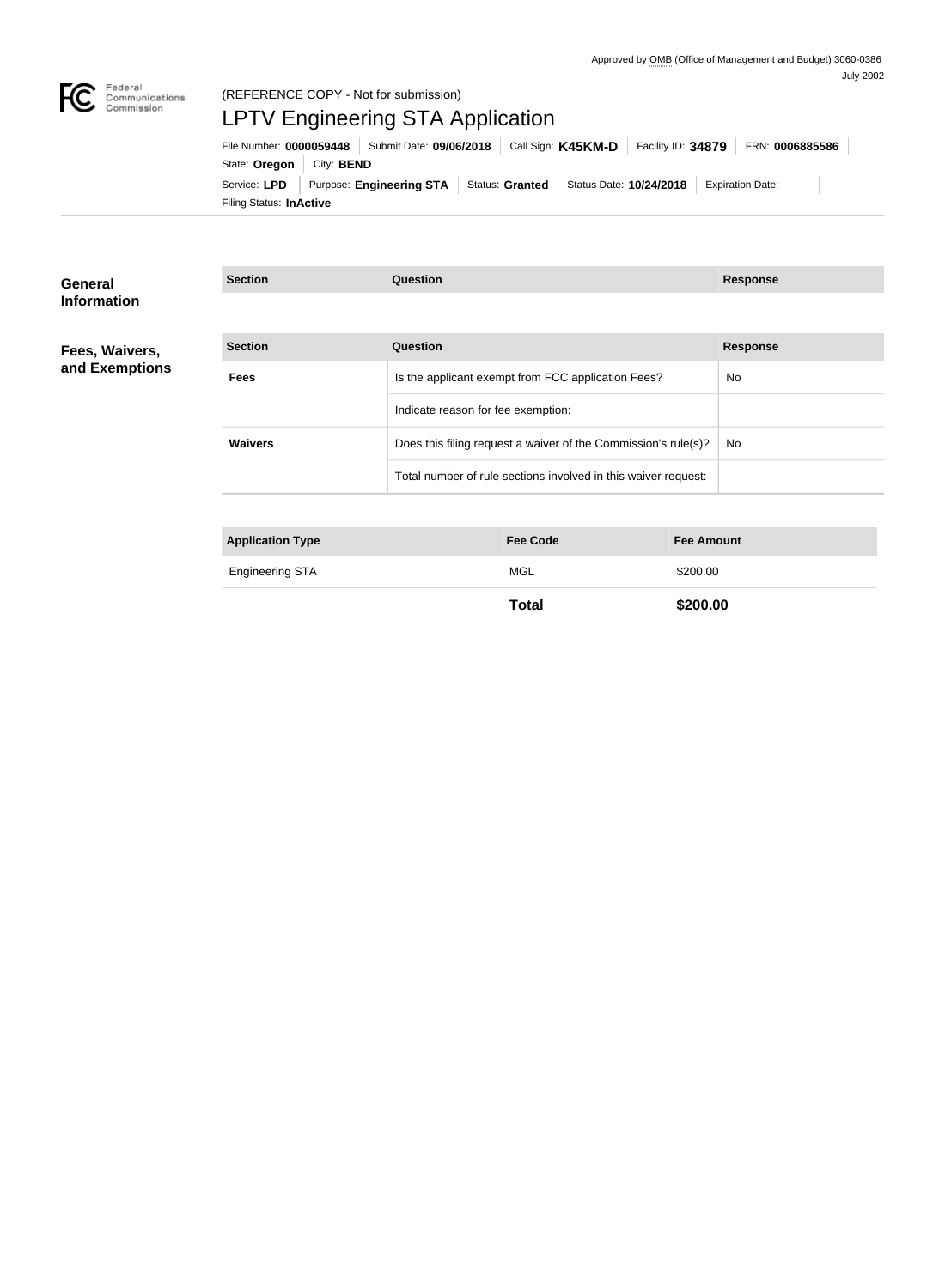### **Applicant Name, Type, and Contact Information**

| <b>Applicant</b>                                                              | <b>Address</b>                                                       | <b>Phone</b>            | Email                    | <b>Applicant</b><br><b>Type</b> |
|-------------------------------------------------------------------------------|----------------------------------------------------------------------|-------------------------|--------------------------|---------------------------------|
| NPG of Oregon, Inc.<br>Applicant<br>Doing Business As: NPG of Oregon,<br>Inc. | 825 Edmond Street<br>St. Joseph, MO<br>64501<br><b>United States</b> | $+1$ (816) 271-<br>8505 | tim.hannan@npgco.<br>com | Other                           |

#### **Authorization Holder Name**

 $\Box$  Check box if the Authorization Holder name is being updated because of the sale (or transfer of control) of the Authorization(s) to another party and for which proper Commission approval has not been received or proper notification provided.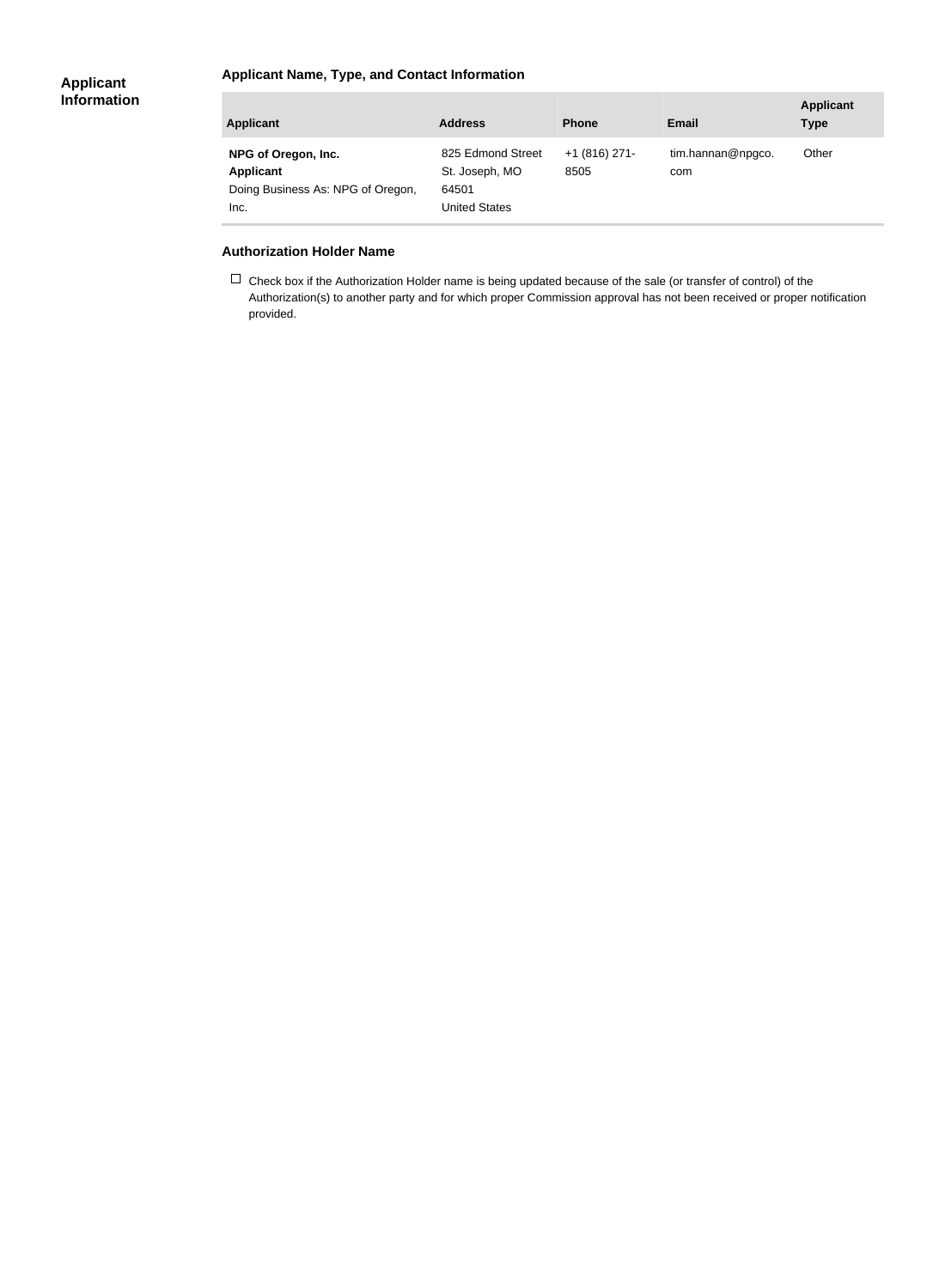| <b>Contact</b><br><b>Representatives</b><br>(3) | <b>Contact Name</b>                                                       | <b>Address</b>                                                                               | <b>Phone</b>           | <b>Email</b>                   | <b>Contact Type</b>         |
|-------------------------------------------------|---------------------------------------------------------------------------|----------------------------------------------------------------------------------------------|------------------------|--------------------------------|-----------------------------|
|                                                 | Jim DeChant DeChant<br>News-Press & Gazette<br><b>Broadcasting</b>        | 62990 O.B. Riley<br>Bend, OR 97701<br><b>United States</b>                                   | $+1(541)$ 480-<br>5464 | jim.dechant@npgco.<br>com      | Technical<br>Representative |
|                                                 | Jim DeChant R duTreil, Jr.<br>News-Press & Gazette<br><b>Broadcasting</b> | 62990 O.B. Riley<br>Bend, OR 97701<br><b>United States</b>                                   | $+1(541)$ 480-<br>5464 | test@fcc.gov                   | Technical<br>Representative |
|                                                 | <b>Stephen Hartzell Hartzell</b><br>Brooks, Pierce et al.                 | 150 Fayetteville<br>Street<br><b>Suite 1700</b><br>Raleigh, NC 27601<br><b>United States</b> | +1 (919) 839-<br>0300  | shartzell@brookspierce.<br>com | Legal Representative        |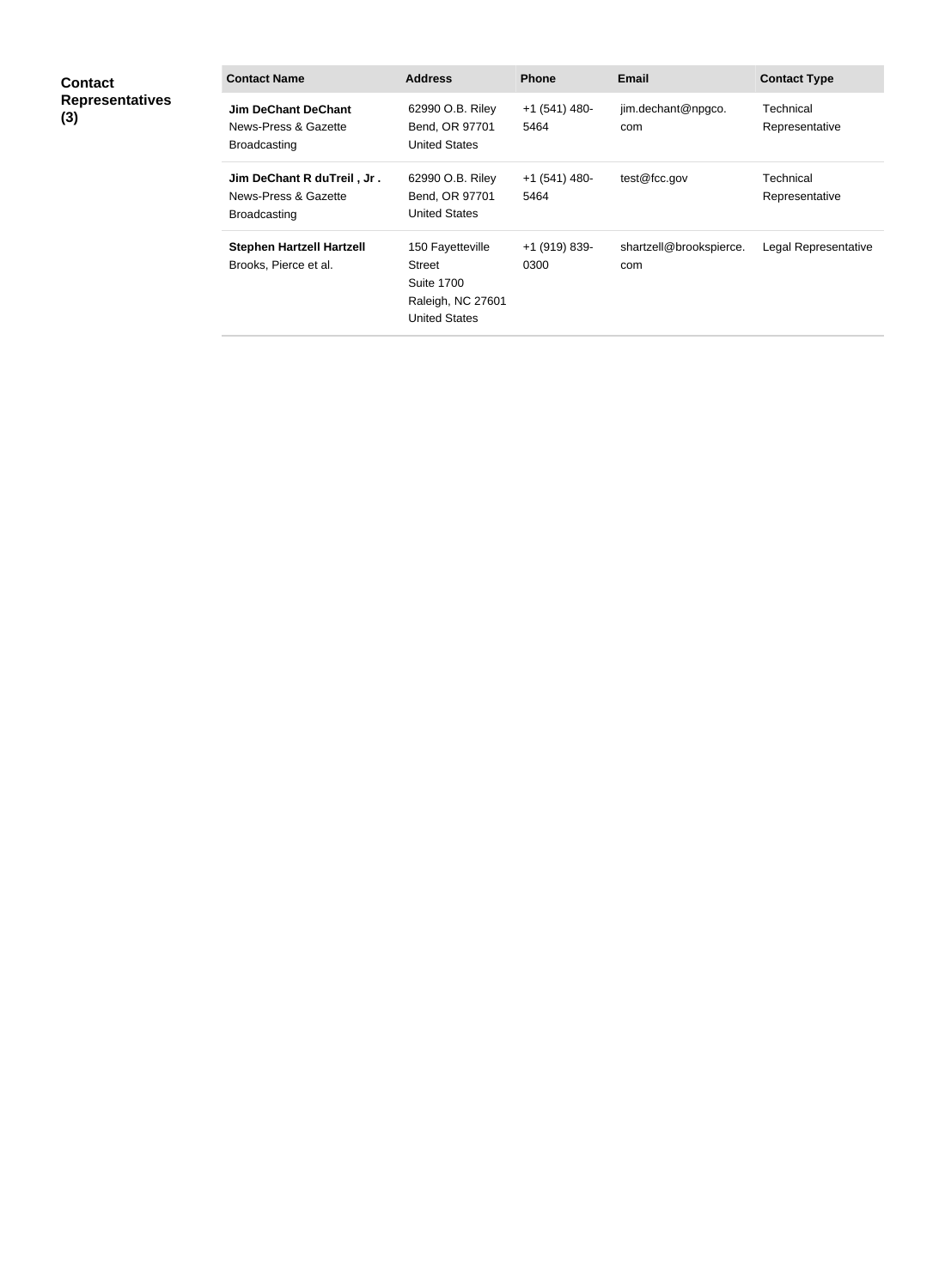| <b>Channel and</b><br>Facility<br>Information | <b>Section</b>     | Question    | <b>Response</b> |
|-----------------------------------------------|--------------------|-------------|-----------------|
|                                               | <b>Facility ID</b> | 34879       |                 |
|                                               | <b>State</b>       | Oregon      |                 |
|                                               | City               | <b>BEND</b> |                 |
|                                               | <b>LPD Channel</b> | 31          |                 |

## **Primary station proposed to be rebroadcast:**

**Facility Id Call Sign City State**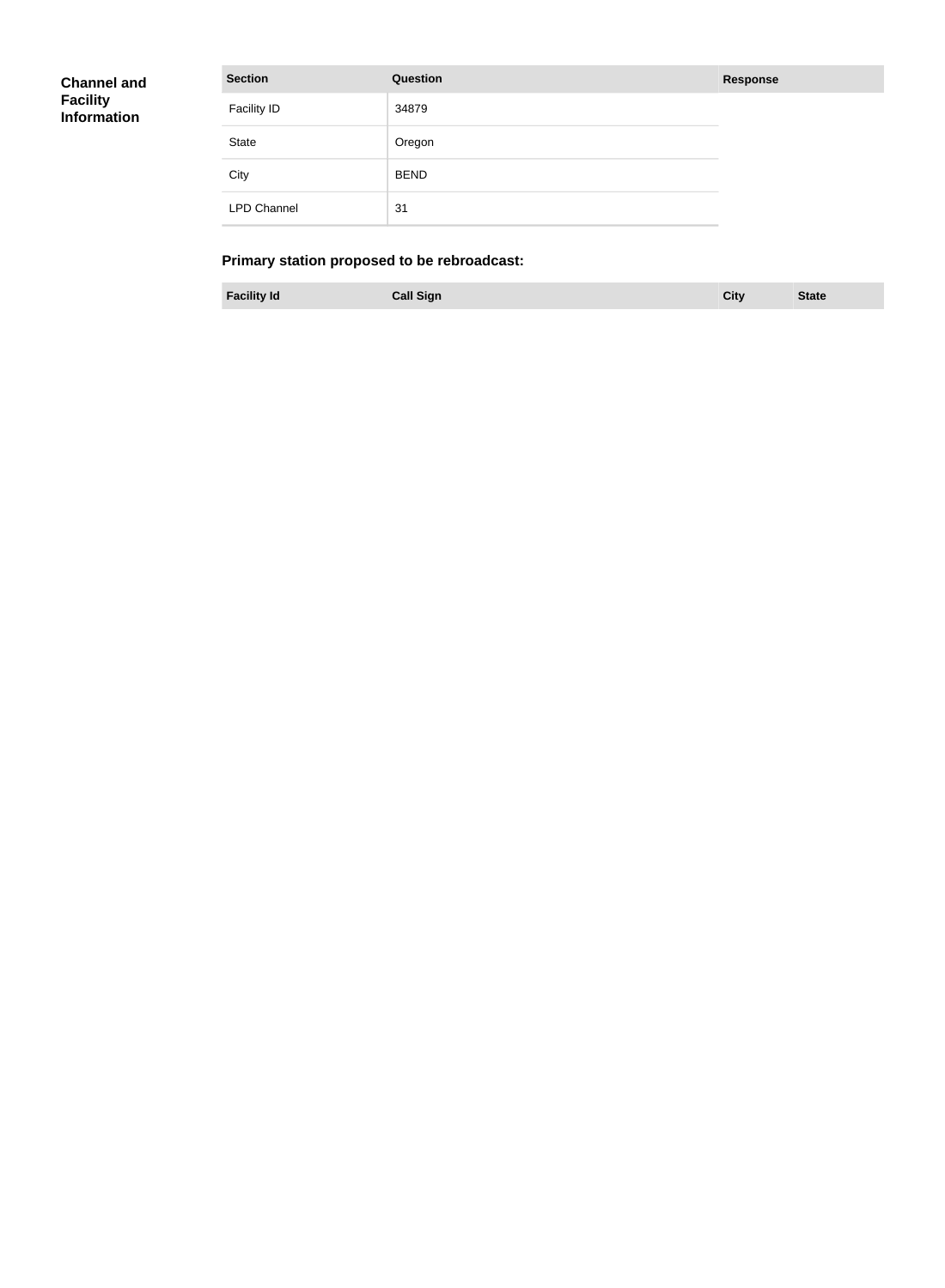| <b>Antenna Location</b><br><b>Data</b> | <b>Section</b>                                  | Question                                                           | <b>Response</b>                          |
|----------------------------------------|-------------------------------------------------|--------------------------------------------------------------------|------------------------------------------|
|                                        | <b>Antenna Structure</b><br><b>Registration</b> | Do you have an FCC Antenna Structure Registration (ASR)<br>Number? | No                                       |
|                                        |                                                 | <b>ASR Number</b>                                                  |                                          |
|                                        | <b>Coordinates (NAD83)</b>                      | Latitude                                                           | 44° 04′ 39.4″ N+                         |
|                                        |                                                 | Longitude                                                          | 121° 19' 53.1" W-                        |
|                                        |                                                 | Structure Type                                                     | TOWER-A free standing or<br>guyed struct |
|                                        |                                                 | <b>Overall Structure Height</b>                                    | 58 meters                                |
|                                        |                                                 | <b>Support Structure Height</b>                                    | 58 meters                                |
|                                        |                                                 | Ground Elevation (AMSL)                                            | 1285 meters                              |
|                                        | <b>Antenna Data</b>                             | Height of Radiation Center Above Ground Level                      | 43 meters                                |
|                                        |                                                 | Height of Radiation Center Above Mean Sea Level                    | 1328 meters                              |
|                                        |                                                 | <b>Effective Radiated Power</b>                                    | 8.26 kW                                  |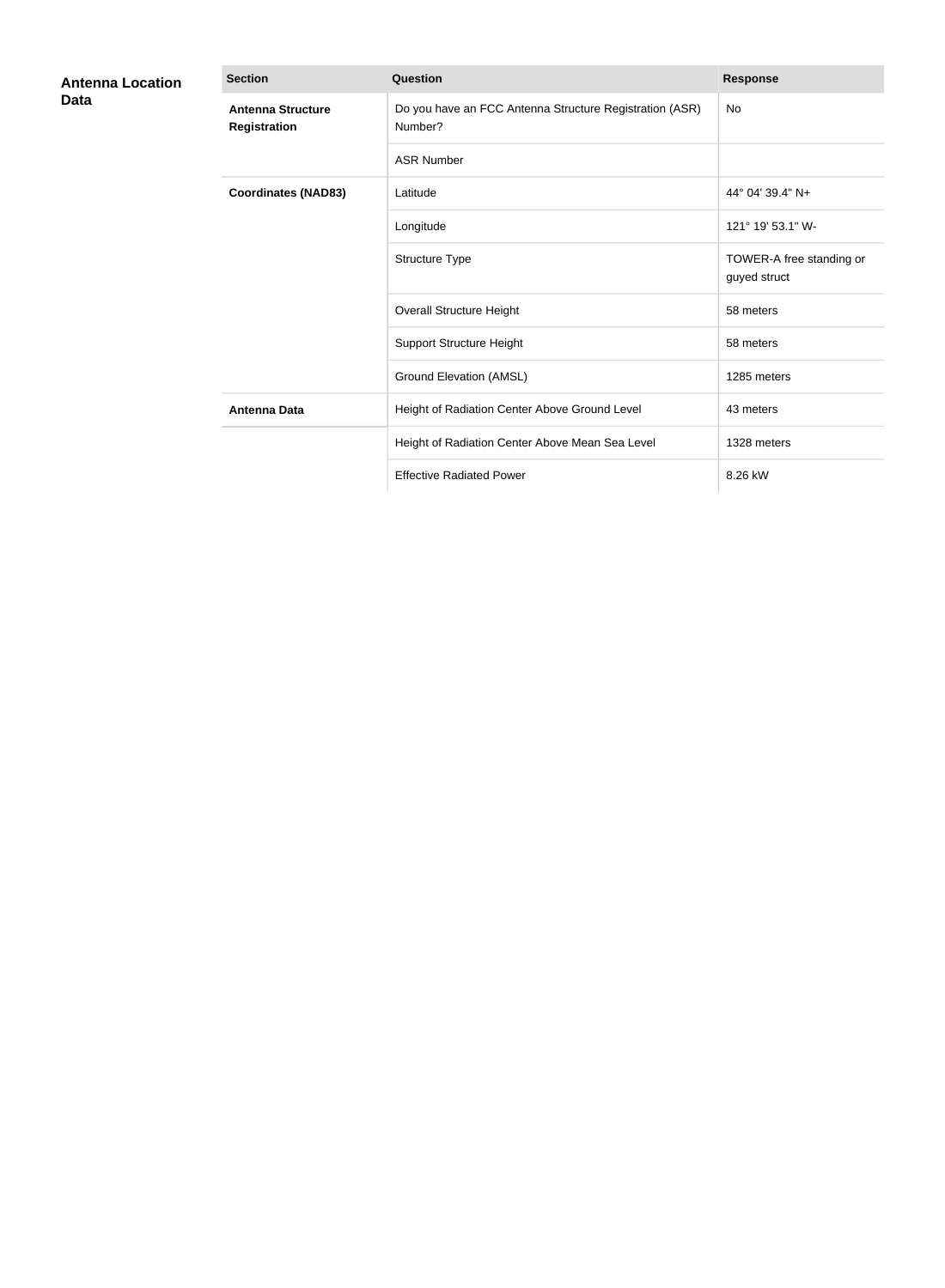| Antenna               | <b>Section</b>                               | <b>Question</b>                                                                                                                                     | <b>Response</b>           |
|-----------------------|----------------------------------------------|-----------------------------------------------------------------------------------------------------------------------------------------------------|---------------------------|
| <b>Technical Data</b> | <b>Antenna Type</b>                          | Antenna Type                                                                                                                                        | <b>Directional Custom</b> |
|                       |                                              | Do you have an Antenna ID?                                                                                                                          | No                        |
|                       |                                              | Antenna ID                                                                                                                                          | 1004093                   |
|                       | Antenna Manufacturer and                     | Manufacturer:                                                                                                                                       | <b>KAT</b>                |
|                       | <b>Model</b>                                 | Model                                                                                                                                               | 4X2 K723147               |
|                       |                                              | Rotation                                                                                                                                            | 85 degrees                |
|                       |                                              | <b>Electrical Beam Tilt</b>                                                                                                                         | Not Applicable            |
|                       |                                              | <b>Mechanical Beam Tilt</b>                                                                                                                         | Not Applicable            |
|                       |                                              | toward azimuth                                                                                                                                      |                           |
|                       |                                              | Polarization                                                                                                                                        | Horizontal                |
|                       | <b>Elevation Radiation</b><br><b>Pattern</b> | Does the proposed antenna propose elevation radiation<br>patterns that vary with azimuth for reasons other than the<br>use of mechanical beam tilt? | No                        |
|                       |                                              | Uploaded file for elevation antenna (or radiation) pattern<br>data                                                                                  |                           |
|                       |                                              | Out-of-Channel Emission Mask:                                                                                                                       | Stringent                 |

## **Directional Antenna Relative Field Values (Pre-rotated Pattern)**

| <b>Degree</b> | Value | <b>Degree</b> | Value | <b>Degree</b> | Value | <b>Degree</b> | Value |
|---------------|-------|---------------|-------|---------------|-------|---------------|-------|
| $\pmb{0}$     | 0.96  | 90            | 0.459 | 180           | 0.133 | 270           | 0.459 |
| 10            | 0.868 | 100           | 0.339 | 190           | 0.106 | 280           | 0.607 |
| 20            | 0.72  | 110           | 0.261 | 200           | 0.028 | 290           | 0.765 |
| 30            | 0.753 | 120           | 0.22  | 210           | 0.053 | 300           | 0.908 |
| 40            | 0.933 | 130           | 0.161 | 220           | 0.095 | 310           | 0.992 |
| 50            | 0.992 | 140           | 0.095 | 230           | 0.161 | 320           | 0.932 |
| 60            | 0.908 | 150           | 0.053 | 240           | 0.219 | 330           | 0.753 |
| 70            | 0.763 | 160           | 0.028 | 250           | 0.261 | 340           | 0.719 |
| 80            | 0.607 | 170           | 0.106 | 260           | 0.339 | 350           | 0.87  |

### **Additional Azimuths**

| <b>Degree</b> | Vд  |
|---------------|-----|
| 314           | 1.0 |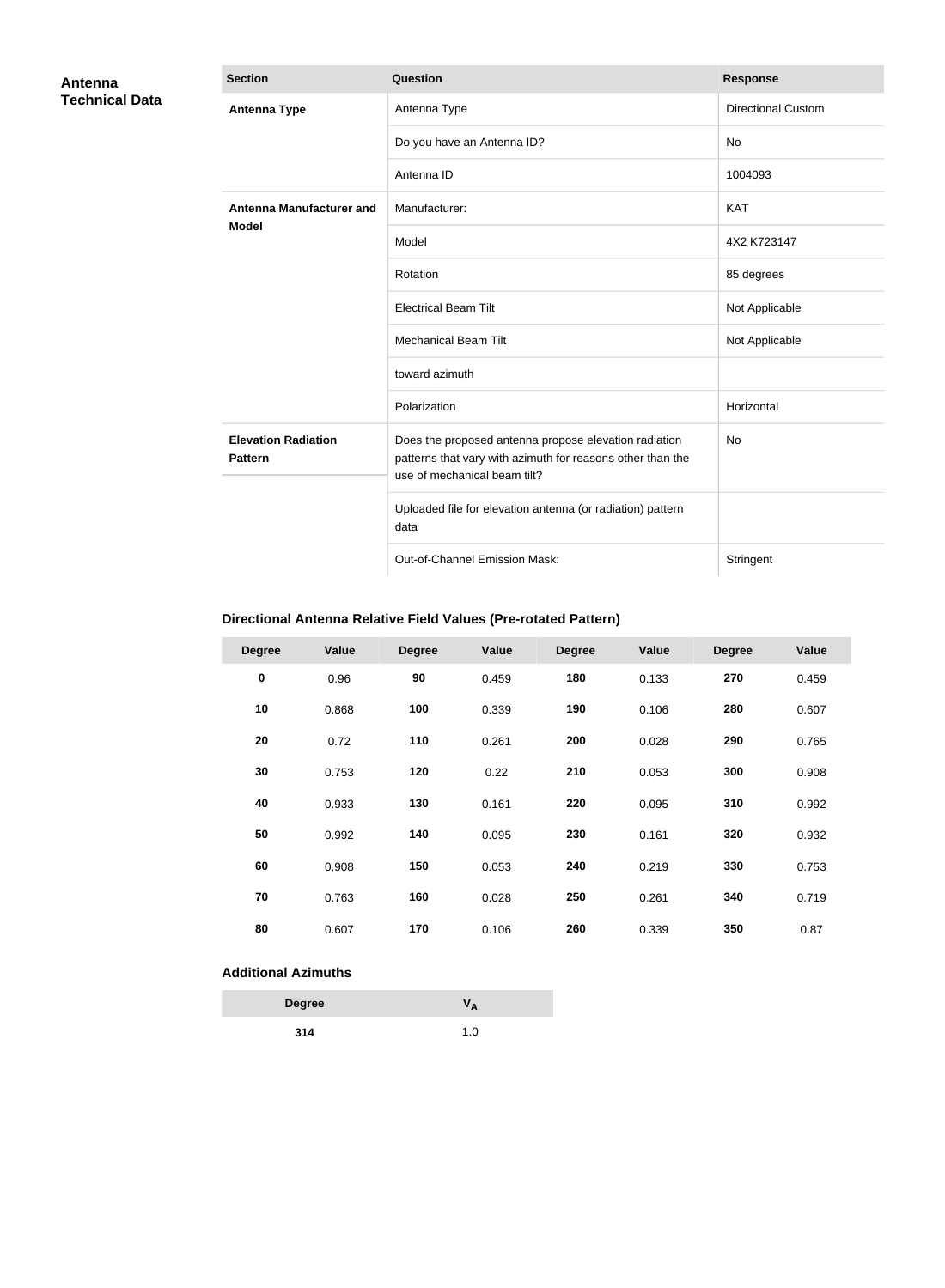| <b>Certification</b> | <b>Section</b>                                    | Question                                                                                                                                                                                                                                                                                                                                                                                                                                                                                                                                                                                                                                                                                                                                                                                                                                                  | <b>Response</b>                                                         |
|----------------------|---------------------------------------------------|-----------------------------------------------------------------------------------------------------------------------------------------------------------------------------------------------------------------------------------------------------------------------------------------------------------------------------------------------------------------------------------------------------------------------------------------------------------------------------------------------------------------------------------------------------------------------------------------------------------------------------------------------------------------------------------------------------------------------------------------------------------------------------------------------------------------------------------------------------------|-------------------------------------------------------------------------|
|                      | <b>General Certification</b><br><b>Statements</b> | The Applicant waives any claim to the use of any particular<br>frequency or of the electromagnetic spectrum as against the<br>regulatory power of the United States because of the<br>previous use of the same, whether by authorization or<br>otherwise, and requests an Authorization in accordance with<br>this application (See Section 304 of the Communications Act<br>of 1934, as amended.).                                                                                                                                                                                                                                                                                                                                                                                                                                                       |                                                                         |
|                      |                                                   | The Applicant certifies that neither the Applicant nor any<br>other party to the application is subject to a denial of Federal<br>benefits pursuant to §5301 of the Anti-Drug Abuse Act of<br>1988, 21 U.S.C. §862, because of a conviction for<br>possession or distribution of a controlled substance. This<br>certification does not apply to applications filed in services<br>exempted under §1.2002(c) of the rules, 47 CFR. See §1.<br>2002(b) of the rules, 47 CFR §1.2002(b), for the definition of<br>"party to the application" as used in this certification §1.2002<br>(c). The Applicant certifies that all statements made in this<br>application and in the exhibits, attachments, or documents<br>incorporated by reference are material, are part of this<br>application, and are true, complete, correct, and made in<br>good faith.   |                                                                         |
|                      | <b>Authorized Party to Sign</b>                   | <b>FAILURE TO SIGN THIS APPLICATION MAY RESULT IN</b><br>DISMISSAL OF THE APPLICATION AND FORFEITURE<br>OF ANY FEES PAID<br>Upon grant of this application, the Authorization Holder may<br>be subject to certain construction or coverage requirements.<br>Failure to meet the construction or coverage requirements<br>will result in automatic cancellation of the Authorization.<br>Consult appropriate FCC regulations to determine the<br>construction or coverage requirements that apply to the type<br>of Authorization requested in this application.<br>WILLFUL FALSE STATEMENTS MADE ON THIS FORM<br>OR ANY ATTACHMENTS ARE PUNISHABLE BY FINE AND<br>/OR IMPRISONMENT (U.S. Code, Title 18, §1001) AND/OR<br>REVOCATION OF ANY STATION AUTHORIZATION (U.S.<br>Code, Title 47, §312(a)(1)), AND/OR FORFEITURE (U.S.<br>Code, Title 47, §503). |                                                                         |
|                      |                                                   | I certify that this application includes all required and<br>relevant attachments.                                                                                                                                                                                                                                                                                                                                                                                                                                                                                                                                                                                                                                                                                                                                                                        | Yes                                                                     |
|                      |                                                   | I declare, under penalty of perjury, that I am an authorized<br>representative of the above-named applicant for the<br>Authorization(s) specified above.                                                                                                                                                                                                                                                                                                                                                                                                                                                                                                                                                                                                                                                                                                  | J Timothy Hannan Hannan<br><b>EVP and CFO of Parent</b><br><b>NPGCO</b> |
|                      |                                                   |                                                                                                                                                                                                                                                                                                                                                                                                                                                                                                                                                                                                                                                                                                                                                                                                                                                           | 09/06/2018                                                              |